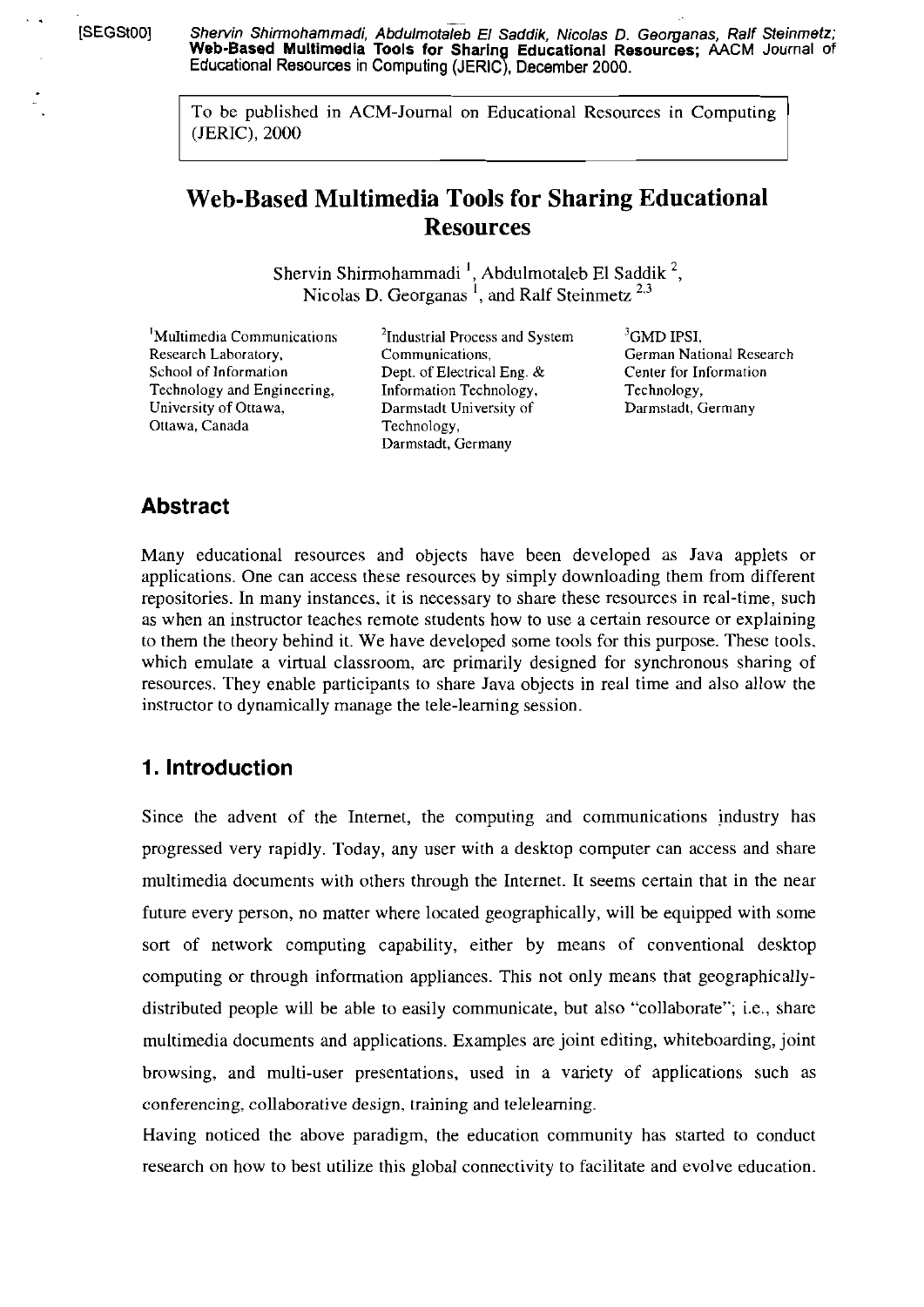One of these advancements is the creation of repositories of educational resources, where Java applets and applications can be downloaded and used for educational purposes [14] . Java is used to eliminate the platform/operating system problem of heterogeneous environments, such that users wouldn't have to be restricted in their choice of a resource. This is specially important for tele-learning and distance education since some users might choose UNIX-workstations, while others might prefer Windows 95/98/NT or Macintosh. But with the introduction of Java it became possible to overcome these problems.

Another interesting issue that arises is how to share these resources among geographically distributed people? For example, imagine a virtual classroom. with participants from different parts of the world, where an instructor wants to discuss a specific topic using one of these Java resources. It is necessary for the participants to have the same view of the Java applet or application in real time. This signals the need for a sharing tool.

#### **1.1 Web-based learning**

There has been much interest in Web-based tools for teleleaming. One can use e-mail, newsgroup. chat rooms, and other tools which are readily available. But for efficient resource sharing one needs tools specifically designed for such purpose. These tools can be used to share educational resources and they can generally be categorized into two groups: *synchronous* tools and *asynchronous* tools. Synchronous tools are those that allow sharing of resources in real-time, such as [I] **[3]** 1171 [12] , and require users to be online at the same time. Asynchronous tools, such as Virtual U. [9] , allow for mostly offline communication and sharing. Notice that these two methods are complementary technologies, not necessarily competing. Some researchers mistakenly choose to adopt only one method: but in fact you need both synchronous and asynchronous resource sharing for a complete system. Our research: however, is focused on the synchronous type. With this in mind, let us have a look at some basics about synchronous sharing.

#### **1.2 Fundamentals of Real-Time Sharing**

Basically speaking, the core technology behind any synchronous collaboration tool is a mechanism to enable a user to send updates to other users about the interactions that are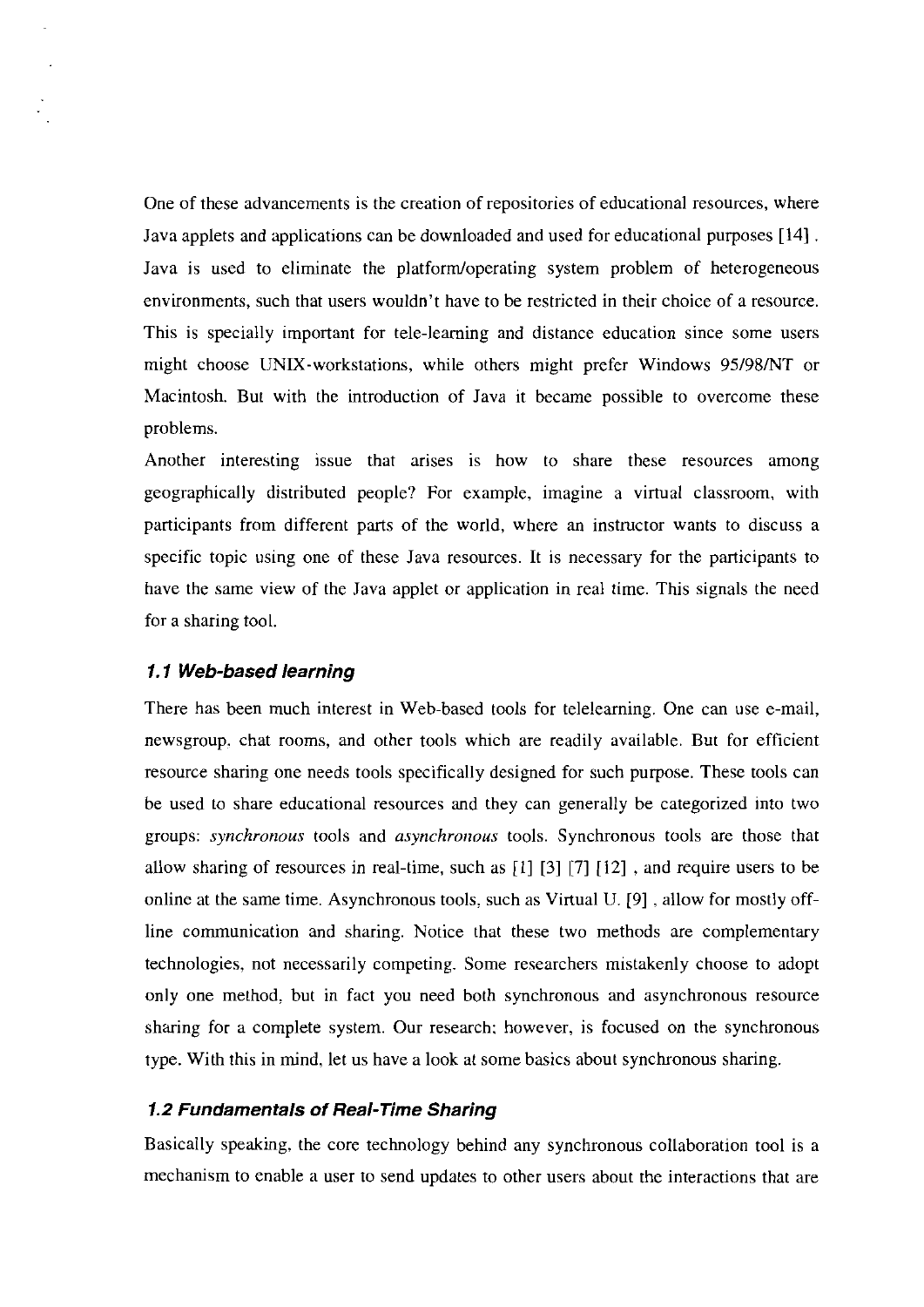made to a shared application, as illustrated in figure 1. For example, when one user draws a line on a whiteboard, the system informs the whiteboards of other users so that they also draw the same line. The mechanisms to propagate these "updates" vary according to the design or intended use of the system. Some systems send graphical display updates of the portion of the screen that was changed; the receiver simply redraws that portion using the graphics update. Some other systems send the system's graphical events that were generated as a result of a user's interaction, the receivers then process the events as if generated locally: hence reproducing the interaction at every user *[6]* [7]. Another approach is the use of object tokens, whereby an update message is preceded by a token that defines the semantic of that update message. By looking at the token, the receivers can determine what action to perform; for example draw a line, erase an area, etc. [12].



Figure 1. A generic collaboration system

All of these approaches can be implemented using a centralized or fully distributed communication infrastructure. Furthermore, they can be implemented as real-time or near-real-time systems. However, they all have one thing in common: they all must use reliable communication, such as TCP or Reliable Multicast (RM), for their update messages. Although suitable for real-time video/audio data transfer, unreliable communication such as UDP or regular multicasting is not suitable for the transfer of application update messages since these applications, by nature, cannot afford to lose any update data.

To optimize the use of bandwidth and compensate for latency, we have to choose an approach that sends as small amount of information as possible for the updates. Graphics updates are therefore not suitable because of their bulkiness and heavy use of bandwidth.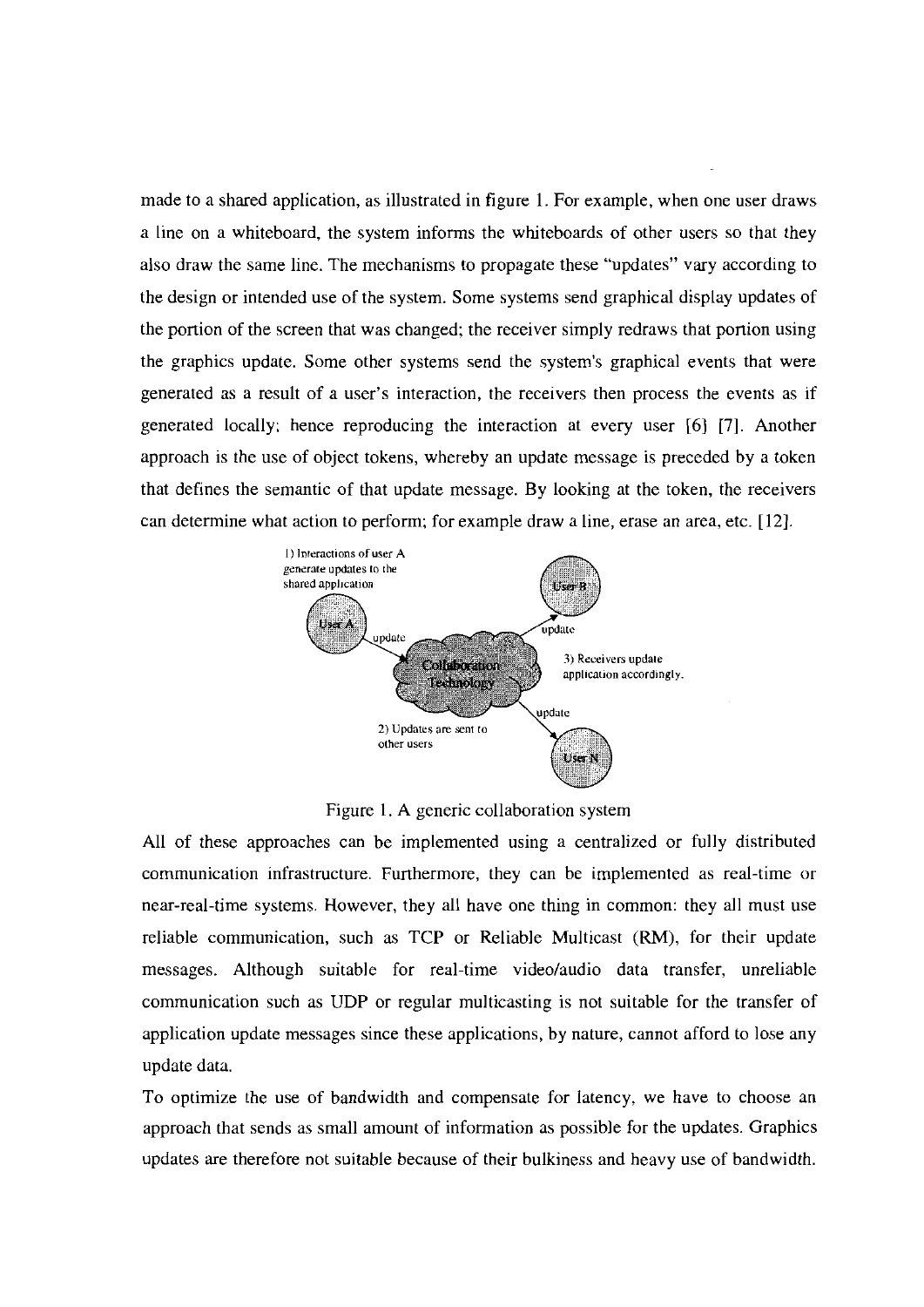Event updates and object tokens are better candidates. Object tokens are heavily based on the specific application, and must in fact be hard-coded into the shared application - an approach, which is not transparent. We have used both the event update and the object token technique in our tools

In addition to dissemination of update messages, a collaboration system must also address issues such as latecomers, floor control, awareness, synchronization. and management. However, detailed discussion about these issues is outside the scope of this paper and can be found in other literature such as [I21 .

In the next two sections we will present two resource sharing tools. The *Java-Enabled Telecollaboratinn Sysiem (JETS),* has been developed at the Multimedia Communications Research Laboratory (MCRLab) at the University of Ottawa, Canada, under funding from the national Telearning Network of Centers of Excellence. The second system, *Java Application Sharing in Multiuser INteractive Environments (JASMINE)*, is a collaborative effort between the MCRLab and the KOM Laboratory at the Darmstadt University of Technology in Gennany.

## **2. JETS 2000**

Figure 2 below shows a screenshot of a sample JETS session



Figure 2. **A** sample JETS session with shared applets and AN conferencing.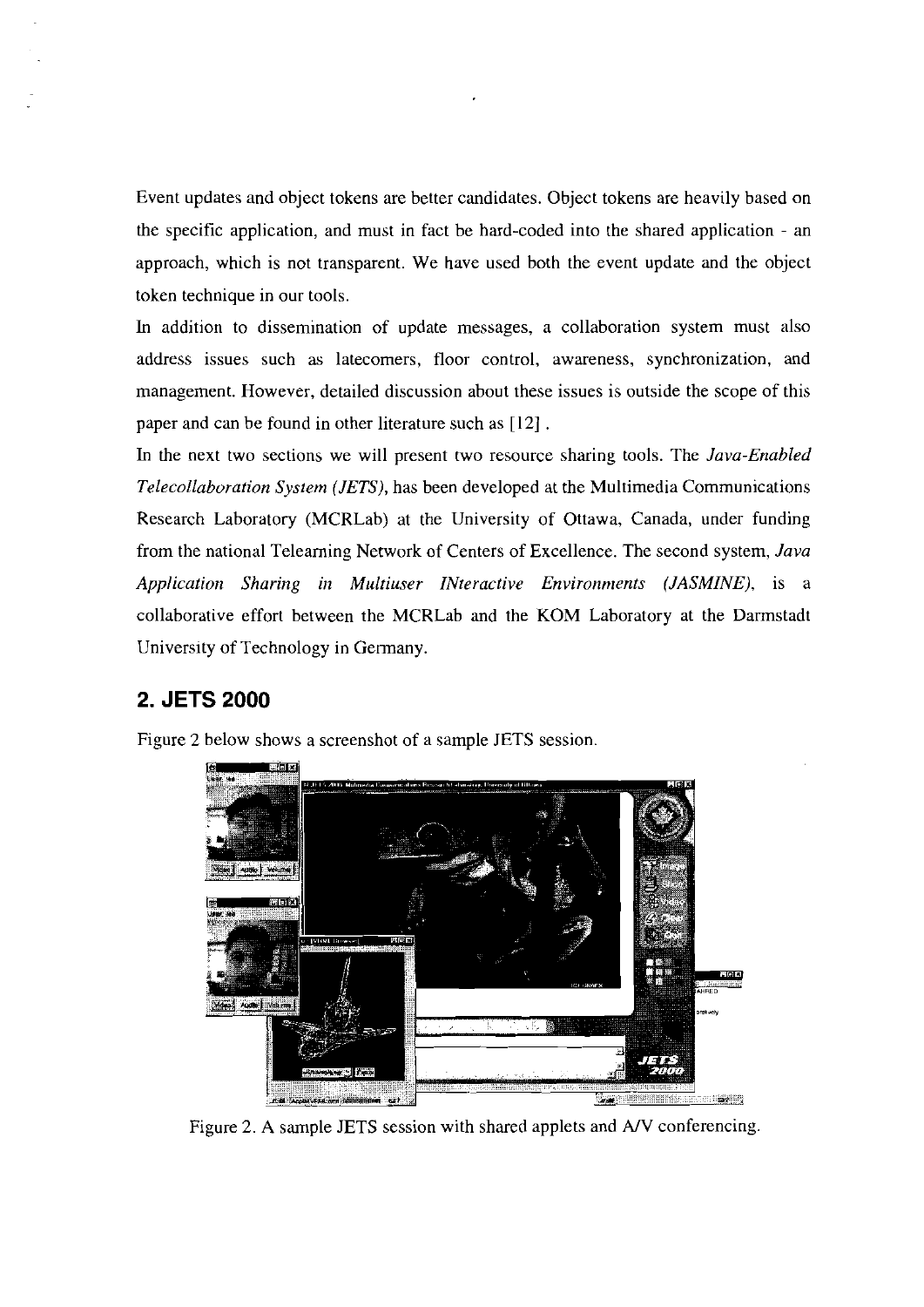As can be seen from figure 2, JETS consists of many utilities that enable multimedia viewing and sharing. The following section briefly describes these utilities.

#### 2.1 Utilities

#### **Presentation**

Using the JETS whiteboard, which can be used for shared color drawings, one has the ability to bring up presentations. JETS is capable of bringing slides from the Web server and displaying them. These slides can be PowerPoint slides saved in HTML format, or simple sequences of images. Participants can annotate on these slides in the same way as the images.

#### **Pictures**

The whiteboard is capable of bringing up images in JPEG or GIF format from the Web server and displaying them inside the whiteboard. The users can then annotate on these images and start a discussion. The built-in locking mechanism of JETS is used to forbid modification of the same object at the same time by more than one user.

### **Chat**

The whiteboard also facilitates user conversations by a having a shared chat space which can be used by pariicipants to exchange textual massages. The chat space is useful in cases wbere audio access is not available.

### **Video**

A very useful feature of JETS is its ability to play ITU-T H.263 [I31 compliant video in the whiteboard. The video must be stored on the Web server. When a user opens a video file and starts playing it, the video data is streamed down to all participants, decoded in real-time (processor permitting), and displayed in their whiteboard. Users can also play the video frame-by-frame as well as annotate on a frozen frame.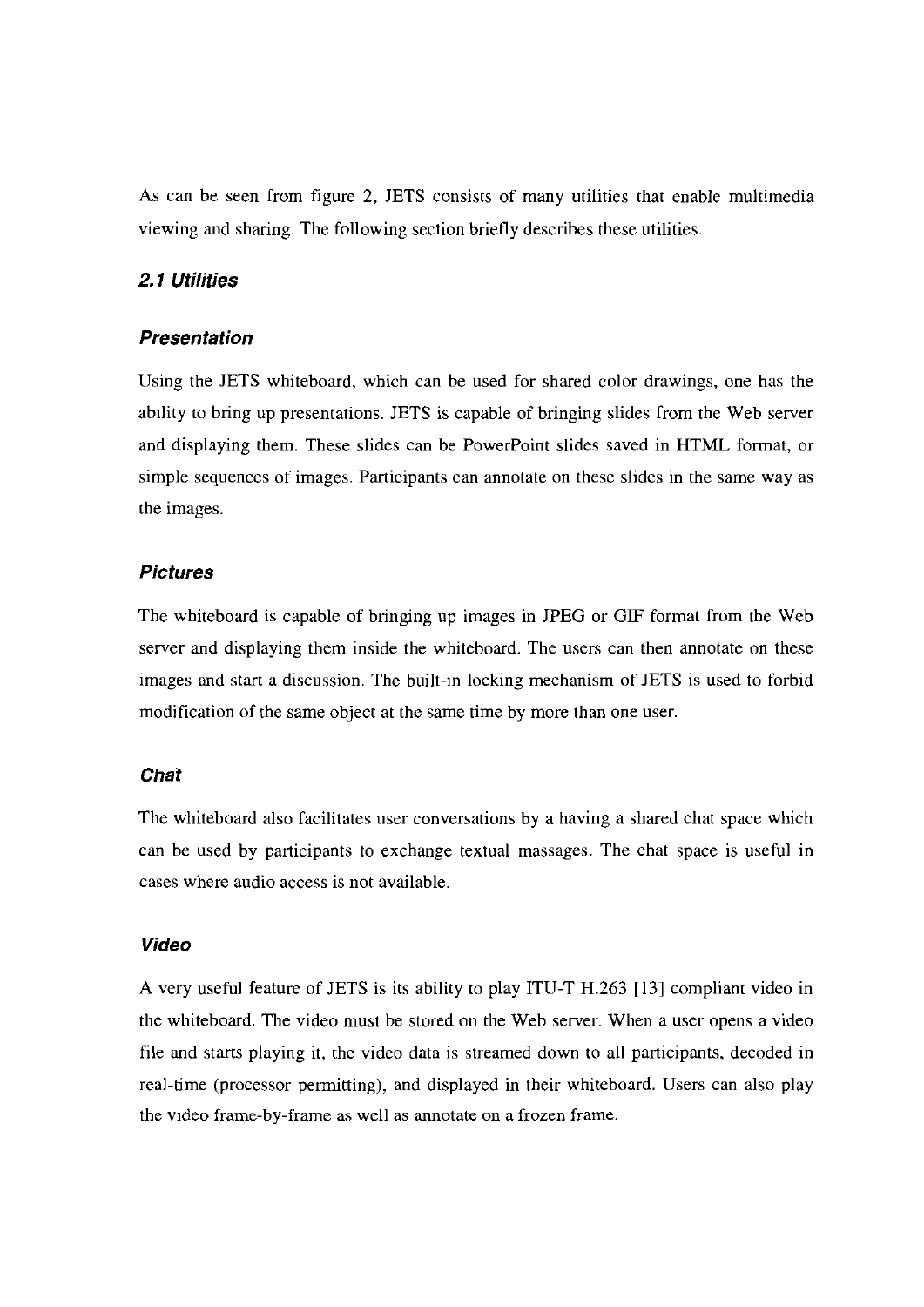### **30 Viewing**

Another applet is a simple shared 3D viewer for VRML files which permits real-time collaborative interaction with simple VRML objects. The applet brings from the server simple VRML 1.0 files and displays them in wireframe mode. A user can then collaboratively interact with the 3D Scene, with all the rotations, moving, and zooming reflected on all participants'screens.

### AN **Conferencing and Recording**

The *Java Video Conference Recorder (J-VCR)* tool further enhances JETS by providing services for audio/video conferencing, recording a session. and playback of a recorded session. J-VCR can record the session in the Synchronous Multimedia Integration Language (SMIL) format, which is a World Wide Web Consortium (W3C) standard. As a result, any SMIL-player such as RealNetwork's RealPlayer can be used to playback the recorded session **[12]** .

### **2.2 Moderation**

Managing a shared session is a very important ability, specially for telelearning. An instmctor can use this ability to moderate a session, as in the real world moderation of a classroom or meeting. Figure 3 below shows these abilities in JETS.



Figure 3. Moderation Abilities in JETS 2000.

As shown in figure **3a.** an instmctor. who has logged into the session with special password, can enable moderation by pressing the moderation button. After this, any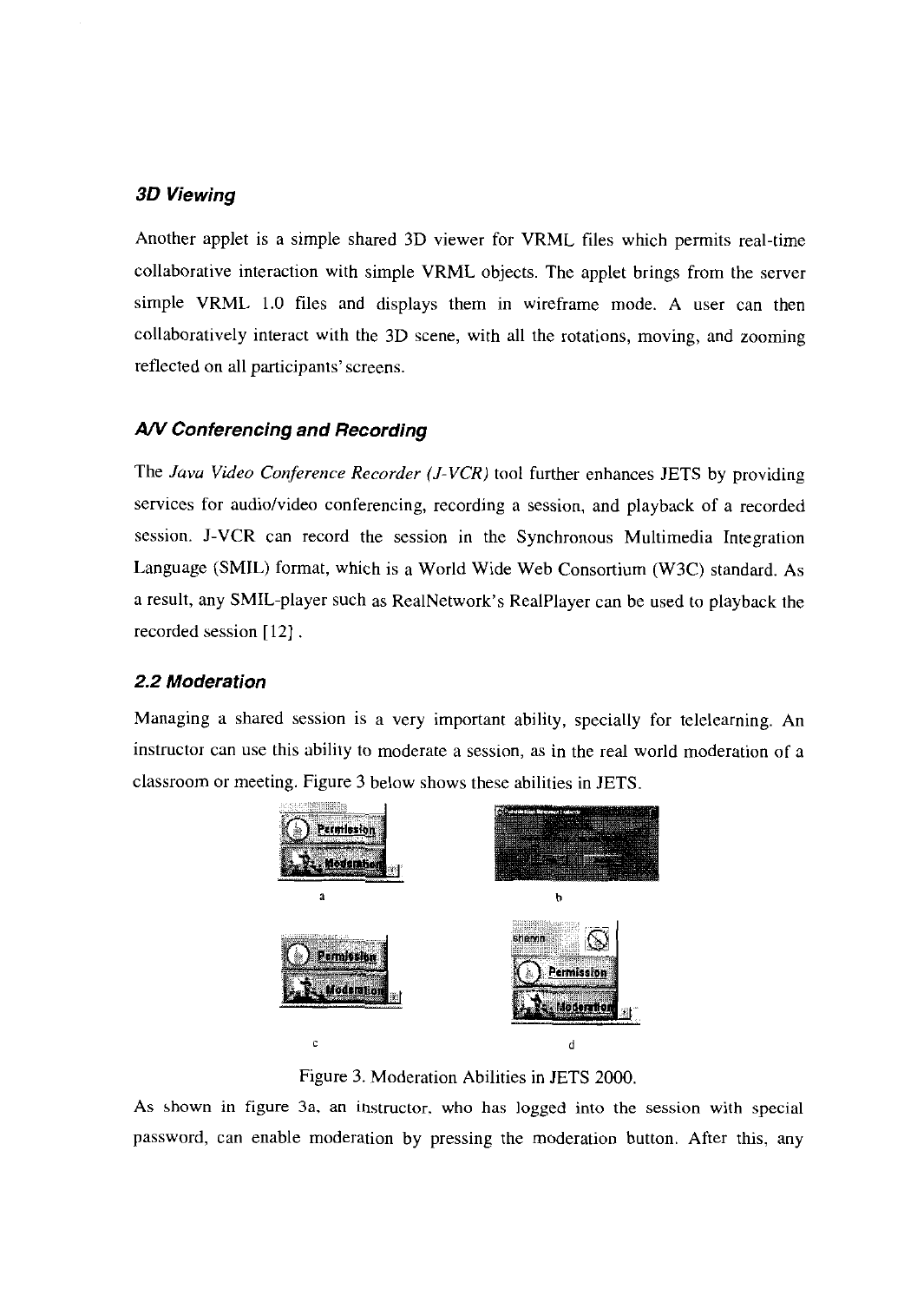participant wishing to interact with the shared applications must ask for permission by pressing the permission button. The moderator will then receive a permission request which can be granted or denied (fig 3b). Should the moderator decide to grant permission, the participant sees a green light on the permission button (fig 3c) and can interact with the application. The moderator can "cut off' any participant by pressing the cut button next to the participant's name.

#### **2.3 Architecture**

JETS is a framework that permits sharing of Java applets. Since JETS uses the core Java packages. Users don't need to install any additional Java classes on their system. This allows any User to access JETS and share applets with a Java-enabled browser. From a developer's point of view, JETS can be regarded as a set of Application Programming Interfaces **(API)** that the developer can use to build shared resources. It provides the developer with built-in consistency, access control, and data passing.



Figure 4. Client-Server communication in JETS

JETS uses a multithreaded server as shown in figure 4, where the main server launches a sub-server for each user joining the session. The sub-server is responsible for processing only the update messages or requests coming in from its own client. Once the sub-server receives the update message, it will send it to all other clients in the session. This will create a fast system response, at the expense of more resources utilized due to sub-server threads. However, usually only one client at a time can control and interact with an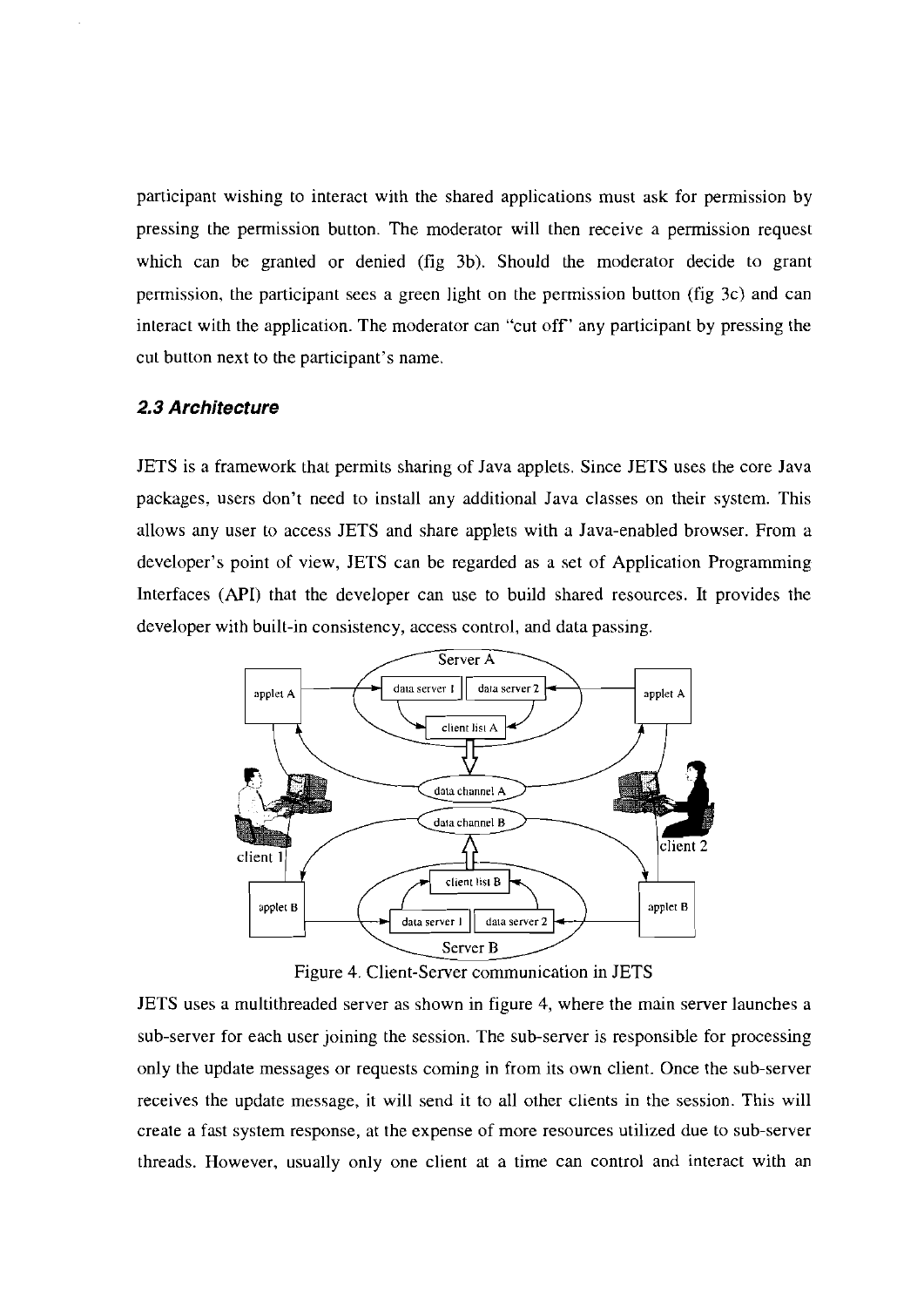application (due to floor control as we will see), and most threads will simply be waiting For its client-server communication, JETS uses TCP/IP and UDP/IP sockets. In figure 4, when client 1 does some interaction with application A, his actions are reflected to data server 1 which runs as part of Server A for application A. Next, data server 1 relays the actions of client 1 to other clients which are listed in a client list on Server A. Finally, application A of client 2 receives those actions and reflects them on the screen of client 2.

## **3. JASMINE**

JETS requires Java applets or applications to explicitly utilize its API in order to become shareable. While this is doable most of the time, it is sometimes difficult or impossible to modify the source code of a resource. There's therefore a need for a System that can transparently share resources without the need to modify the code for the resource.

Enter JASMINE: a Java resource sharing tool that allows applets and applications to be shared transparently without any modification [2] . Figure 5 illustrates the overall concept, where the JASMINE framework wraps around an applet that is to be shared (fig 5a). The framework listens to all events occurring in the graphical User interface of the applet and transmits these events to all other participants in order to be reconstructed there. The framework captures both Java AWT-based and Swing-based events. After capturing the event, it is sent to the communication module where the event is sent to all other participants in the session (fig 5b).



Figure 5. JASMINE'S Architecture.

In the next section we describe how JASMINE is able to share resources without any modification to the resources' source code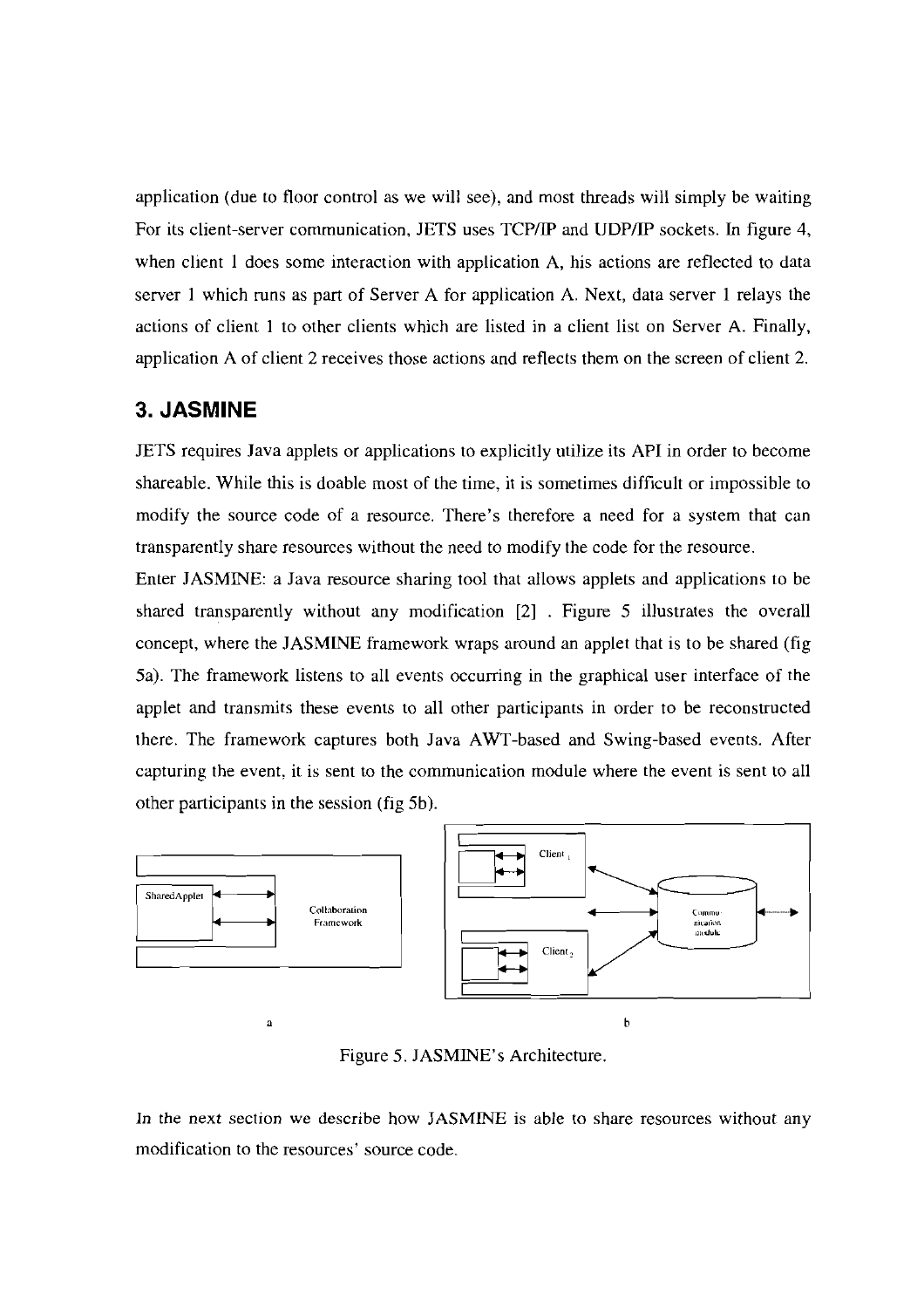#### **3.1 Client side**

The JASMINE client can be seen as a component adapter. Every event occurring at the graphical User interface of the application is sent to this adapter. which then sends the events to the collaboration server (JASMWE-Server). The client is a Java application, which consists of the following components:

- Collaboration Manager
- $\bullet$ Component Adapter
- Listener Adapter
- Event Adapter

These components are discussed next.

### **3.1.1 Collaboration Manager**

The Collaboration Manager is the main component on the client side and provides the user with a graphical interface offering options such as joining the session, starting and sharing applications/applets and chatting with other participants. The collaboration manager is also responsible for dispatching external events coming from the communication module and fonvarding them to the component adapter, as well as receiving internal events from the component adapter and sending them to the communication module.

#### **3.1.2 Components Adapter**

The Component Adapter maintains a list of the GUI-components of all applications and applets. This list is created with the help of the *java.awt.Container* class, which allows us to get references of all applet components [13]. With the help of the main window of an applicaiion, a list of the GUI components in the application can directly be created. Therefore, the main window of an application loaded by the Collaboration Manager is registered by the Component Adapter. However, Java applets do not use stand-alone windows. They are an extension of the class *java.applet.Applet* and thus of *java.awt.Panel.* Hence, applets can be easily placed into a window, which can then be registered as the main window for the applet. All these registrations are done at the Component Adapter.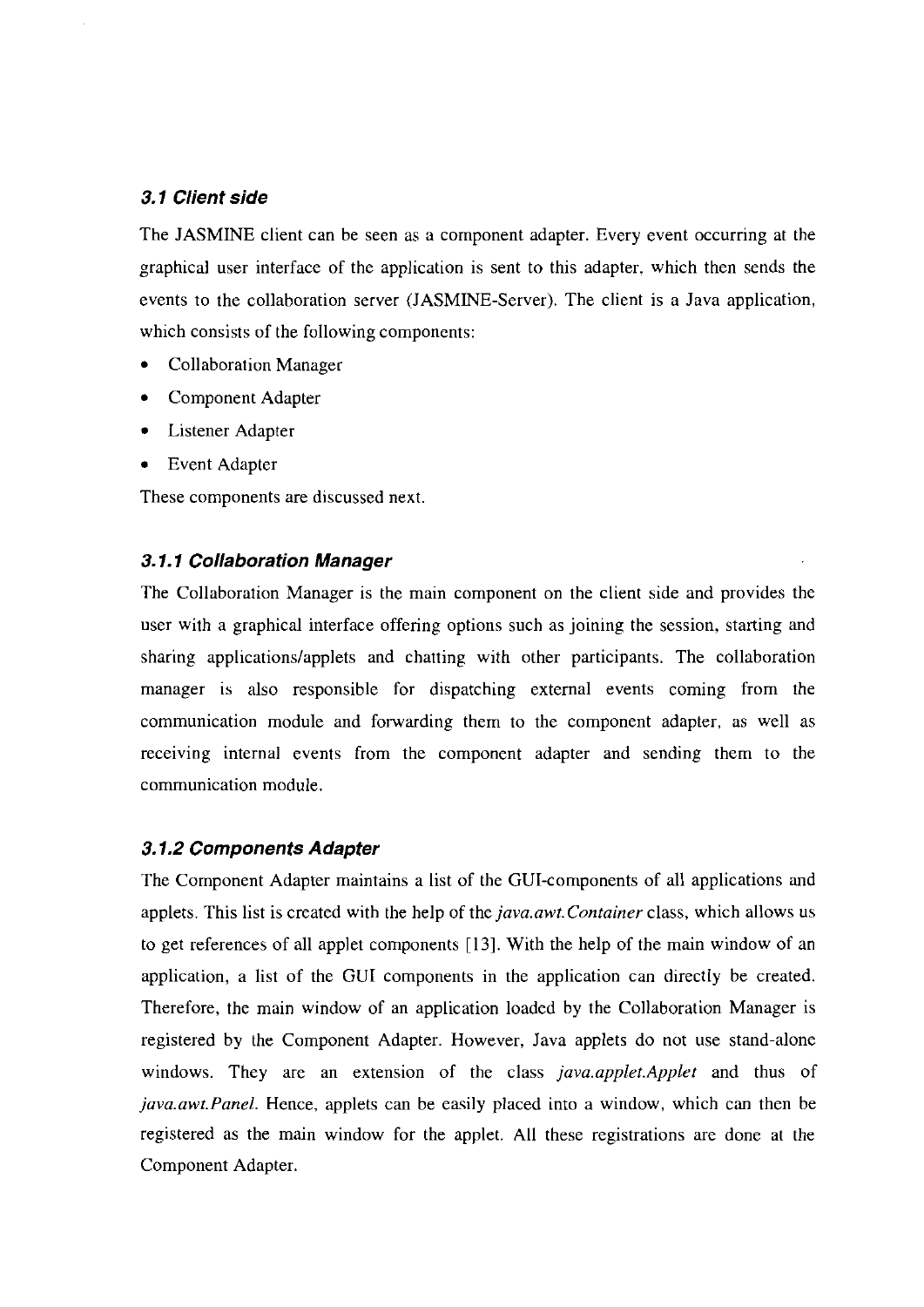After the registration is done a list of all Swing and/or AWT-components within the loaded application/applet is created. This task is done in the same order on each client, so that a component has the same reference identification at all clients. These references are used to point to specific components, which are the source of the events generated intemally and the recipient of the events generated extemally. With the help of the references, the recipient of an incoming event is located and the event is reconstructed on each client, as if it occurred locally.

### **3.1.3 Listener Adapter**

The Listener Adapter implements several AWT listeners, which listen to *MouseEvent* and *KeyEvent* for all AWT-components except of *java.awt.Scrollbar, java.awt.Choice* and *,java.awt.List.* For these components the Listener Adapter listens to *AdjustmentEvent, ItemEvent* and *ActionEvent.* When an event occurs on the GUI of the application, the Listener Adapter catches it, converts it to an external event, and forwards it to the Collaboration Manager. The Collaboration Manager in turn sends this event to the cornmunication module, which propagates the event to all other participants.

### **3.1.4 Event Adapter**

The Event Adapter works opposite to the Listener Adapter: it converts incoming extemal events to AWT events, which can then be processed locally.

### **3.1.5 Data Flow**

Let us summarize the client side's architecture through the following data flow diagram. Figure 6 shows the overall event circulation of the system.



Figure 6: Events Circulation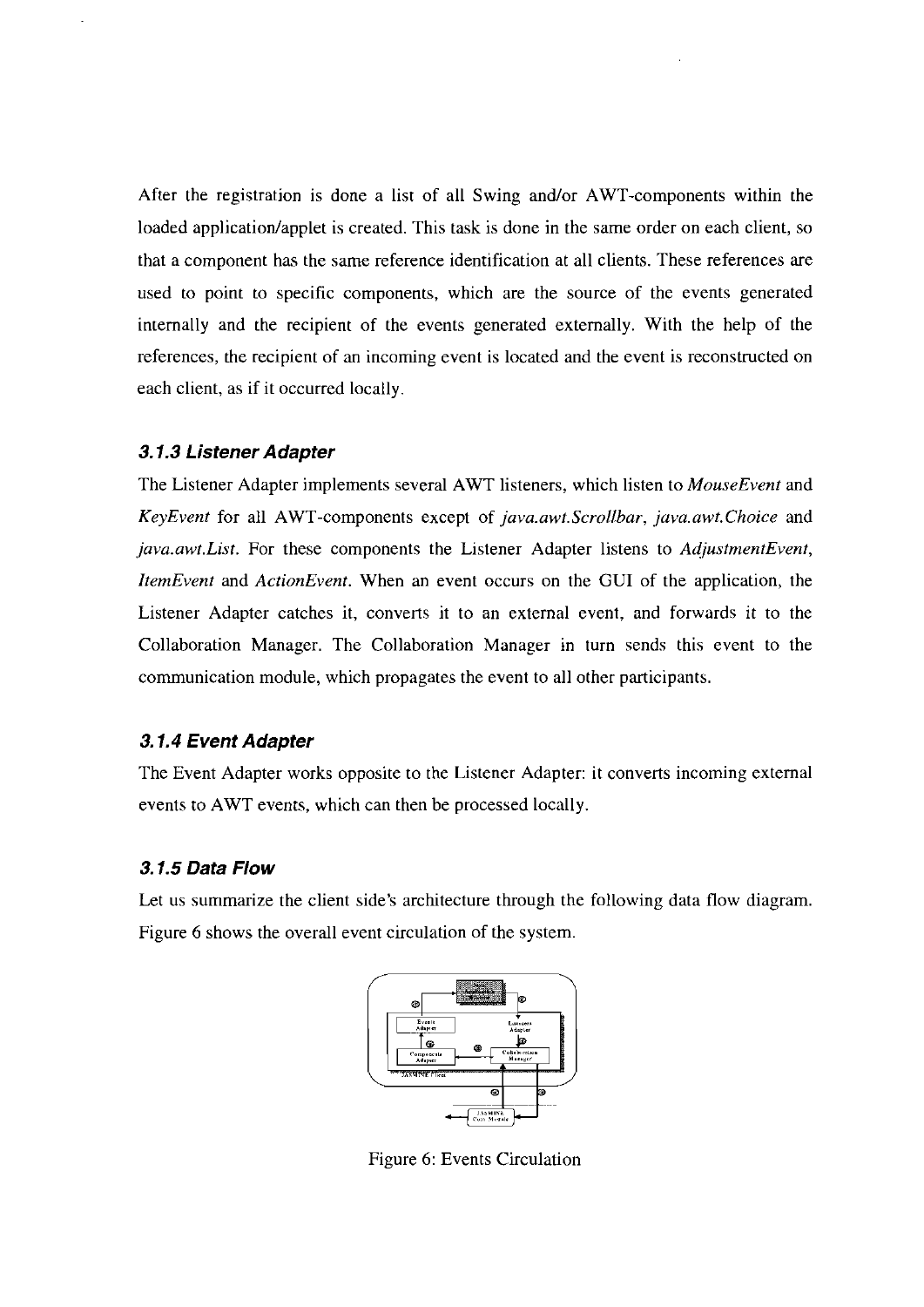There are two main data paths in the system: the first path is labeled with numbers 1,2 and **3.** This path is used to send the intemal AWT events to the communication module, and it works as follows: any Event occurred in a Java-application is caught by the Listener Adapter. The Listener Adapter first tests whether the event is an extemal or an internal event. It then sends only the intemal events, which were not received from other clients, to the Collaboration Manager, which in tum sends the events to the communication module.

Via the second data path shown in figure 5 with numbers 4, 5, 6 and 7, the extemal AWT events received from the communication module are captured by the Collaboration Manager and the Component Adapter in order to reconstruct the event locally. After receiving the rernote event, the Component Adapter extracts the information about its target component and sends this information together with the events to the Event Adapter. The Event Adapter converts the event to normal AWT events and sends them to the application, which then reacts to the event in the same manner as it would to a local user's interaction with the application's GUI.



### **3.2 Utilities**

Figure 7. Screenshot of a JASMINE session.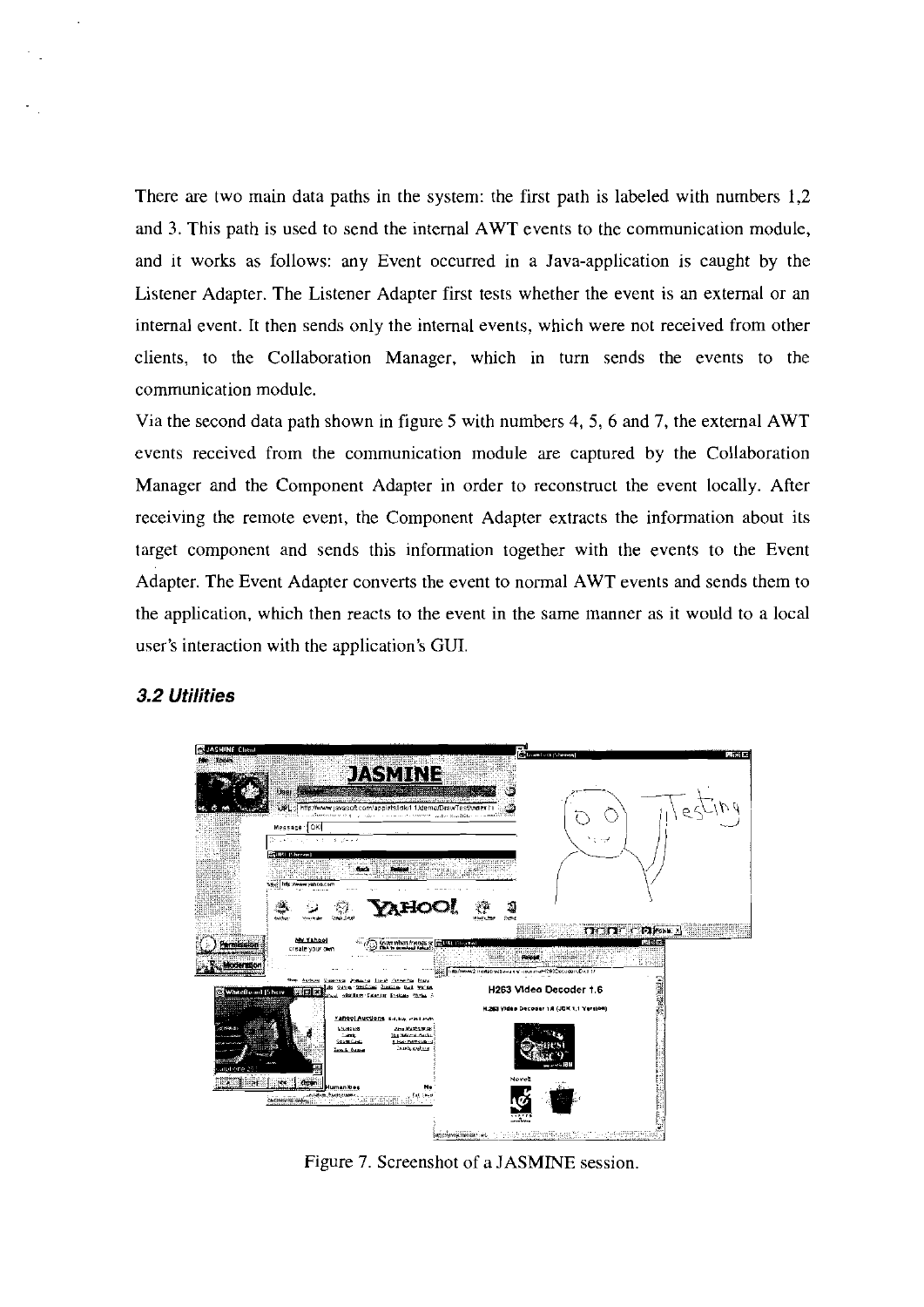Figure 7 shows a sarnple JASMINE session, where arbitrary applets and resources frorn the Intemet have been brought into the session dynarnically. The starting point with JASMINE is the collaboration browser shown in figure 8 below.



Figure 8. Main JASMINE Application.

This is the interface that is presented to the participant. It includes a chat box where participants can exchange textual messages in real-time. Using the "URL field" at the top of the interface, one can type in the URL of any resource on the Web. That resource s then brought into the session dynamically and is shared among all participants in real time. In addition, a nurnber of resources can be predefined before the session starts and can be started during the session from the "Tools" menu.

Since any Java applet or application can be brought into the session, JASIMNE has a potential unlirnited extendibility property, since each resource enhances JASMINE dynamically.

As can be seen from figure 8, JASMINE has the same moderation capabilities as JETS, allowing for dynamic and real-time moderation of a shared session.

# **4. Related Work**

There are many Java-based collaboration systems, none of which offer a management or moderation feature similar to JETS or JASMINE. Kuhrnünch [I01 has developed a Java Rernote Control Tool, which allows the control and synchronization of distributed Java applications and applets. Similar to JETS, this approach uses an API that Java applets and applications must use to become shareable by the system. The Java Shared Data Toolkit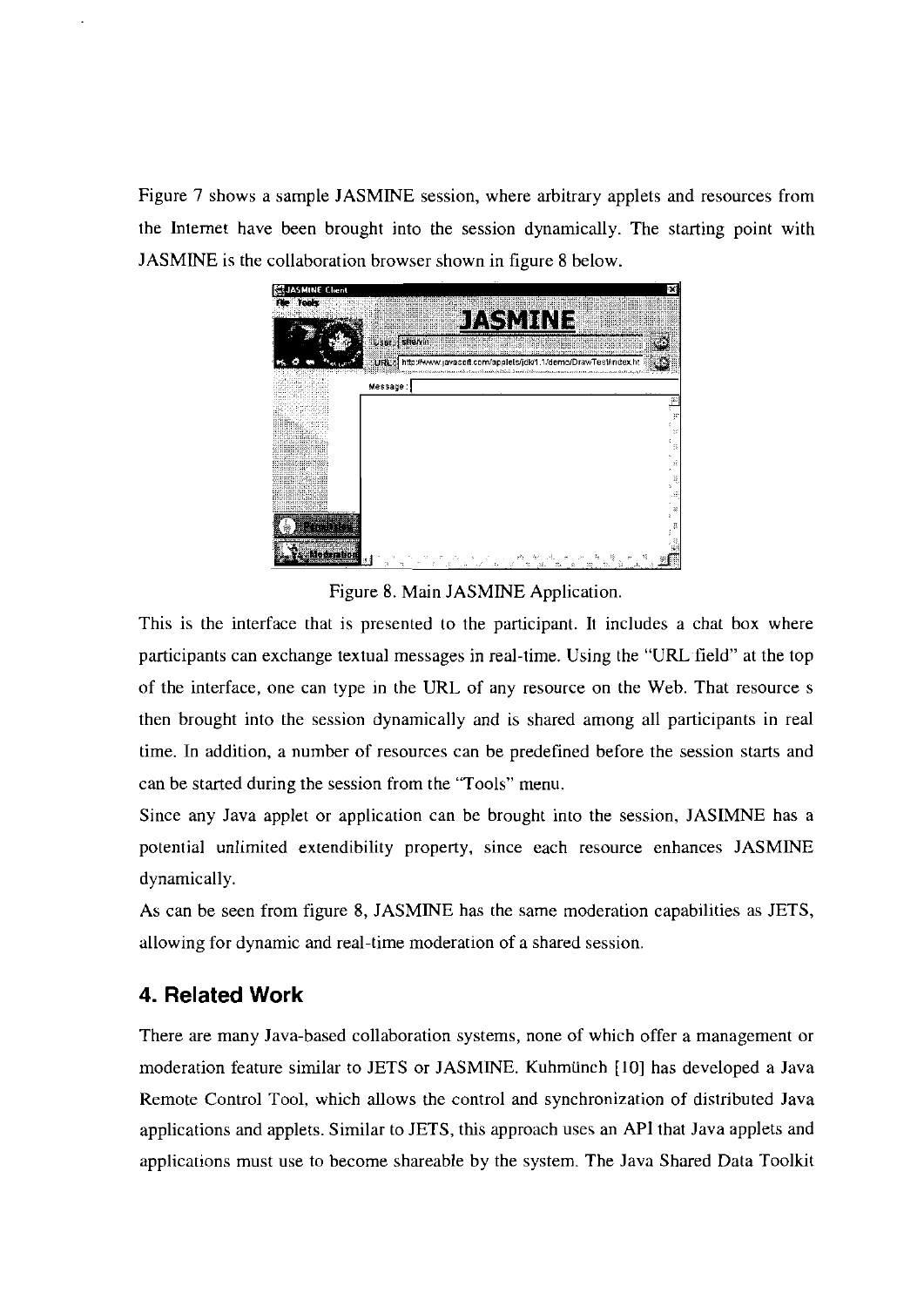(JSDT) frorn JavaSoft is also an API-based frarnework. Habanero [I] is an approach that supports the development of collaborative environments. Habanero is in its terms a framework that helps developers create shared applications, either by developing a new one frorn scratch or by altering an existing single-user application which has to be rnodified to integrate the new collaborative functionality. Instead of using applets, which can be embedded in almost every browser, the Habanero systern uses so-called "Happlets" which need a proprietary browser to be downloaded and installed on the client site. Java Collaborative Environment (JCE) has been developed at the National Institute of Standards and Technology (NIST) corning up with an extended version of the Java-AWT [2] called Collaborative AWT (C-AWT). In this approach AWT-cornponents rnust be replaced by the corresponding C-AWT components [3].

All these approaches propose the use of an API, which has the cost of modifying the source-code of an application, re-irnplernenting it or to design and irnplement a new application from scratch in order to make it collaborative.

Java Applets Made Multiuser (JAMM) [8] is a system, which is sirnilar to JASMINE in tenns of its objective: the transparent collaboration of single-user applications. The difference between JAMM and JASMINE is the way collaboration is achieved. In JAMM *[6],* the set of applications that can be shared is constrained to those that are developed using Swing user interface components as part of Java Foundation Classes, which are part of the standard JDK since version 1.2. JAMM's set of applications is furthennore restricted to those which implement the Java serializable interface.

### **5. Conclusion**

We have successfully deployed and tested both JETS and JASMINE in shared sessions. Based on our experience, the most interesting part of both systems is the moderation from the User perspective. This enables a useful and practical session to be carried out without intemptions. The ability to dynamically bring any resource into a JASMINE session is another key feature enjoyed and emphasized by all users.

Since the JETS system has an API, it gives rnore control over resources, which allows for fine-grained tasks such as MM synchronization which are not possible with JASMINE or any other transparent collaboration tool. On the other hand, JASMINE'S transparency to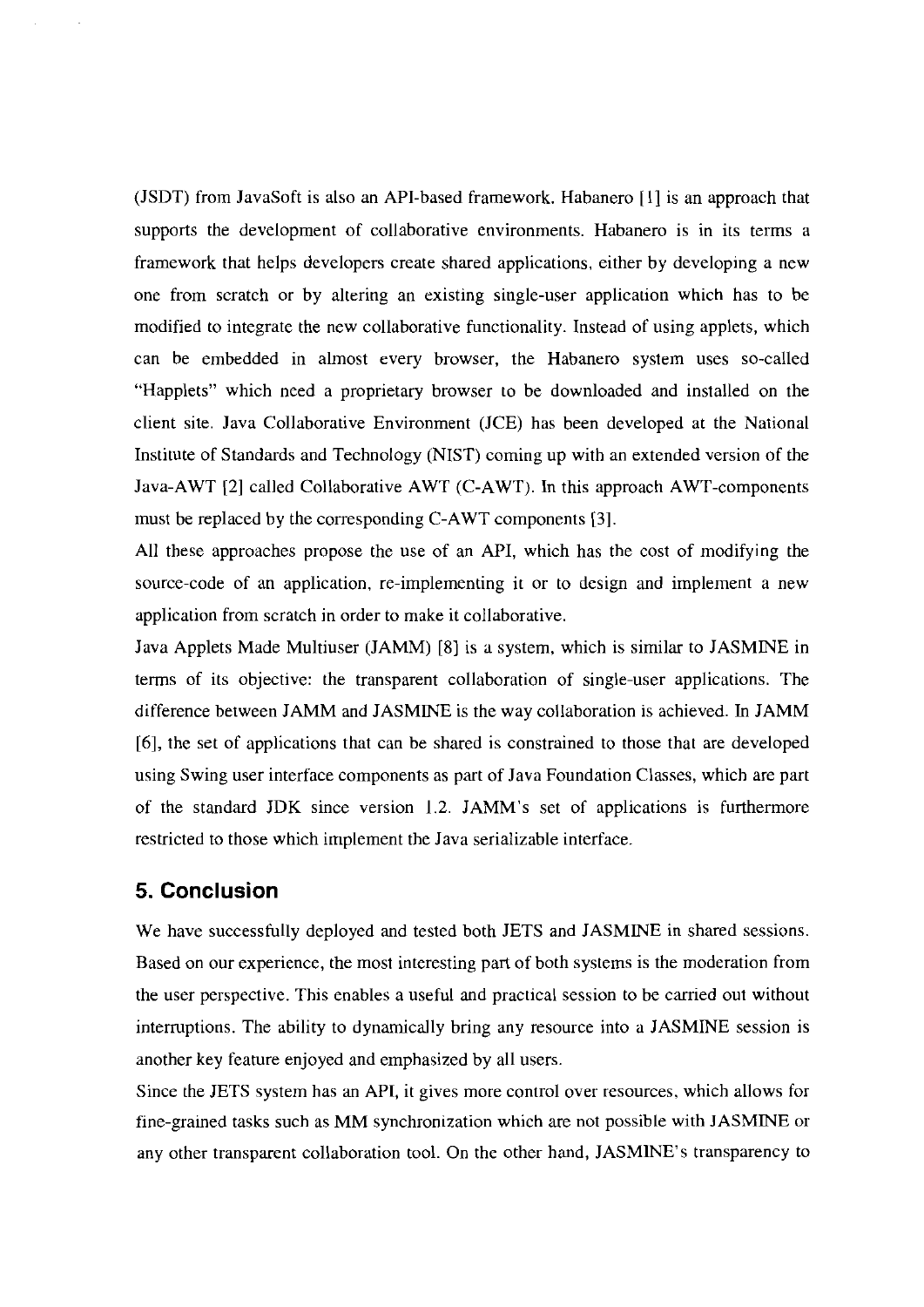resources make it a very powerful tool for sharing. We believe that JETS and JASMINE each have their own set of applications and can be used under different scenarios.

Both of these tools can be further enhanced using metadata to give different views of the same problem to different persons. For example. a professor can see more options and control of a resource, whereas students can see fewer options and controls. This issue is currently under investigation.

### **Acknowledgments**

The authors acknowledge the financial assistance of the Telelearning Network of Centers of Excellence of Canada, the Natural Sciences and Engineering Research Council of Canada. and Volkswagen Stifftung of Germany.

### **References**

- [I] A. Chabert et al, "Java Object Sharing in Habanero", Communications of the ACM, Volume 41, No. 6. June 1998. pp. 69-76.
- [2] A. E1 Saddik, S.Shirmohammadi, N.D.Georganas, R.Steinmetz, "JASMINE: Java Application Sharing in Multiuser INteractive Environmnets", Proc. 7th International Workshop on Interactive Distributed Multimedia Systems and Telecomunication Services (IDMS2000), Enschede, The Netherlands, October 2000.
- [3] H. Abdel-Wahab et al "An Internet Collaborative environment for Sharing Java Applications" IEEE Computer Society Workshop on Future Trends of Distributed Computing Systems (FTDCS'97), October 29 - 31, 1997, pp. 112-1 17.
- [4] H. Abdel-Wahab et al, "Using Java for Multimedia Collaborative Applications" Proc. PROMS'96, Madrid, Spain, 1996.
- [5] A. EI Saddik, 0. Karaduman, S. Fischer, and R. Steinmetz. "Collaborative Working with Stand-Alone Applets". Proc. 12th International Symposium on Intelligent Multimedia and Distance Education (ISIMADE'99), August 1999.
- [6] J. Begole et al, "Leveraging Java Applets: Toward Collaboration Transparency in Java". IEEE Internet Computing, March-April 1997, pp. 57-64.
- [7] J. Begole et al, "Transparent Sharing of Java Applets: A Replicated Approach". Proc. Symposium on User Interface Software and Technology, ACM Press, NY, 1997, pp. 55-64.
- [E] Kuhmünch et al, "Java Teachware The Java Remote Control Tool and its Applications", Proc. ED-MEDIA'98, 1998.
- [9] L. Harasim, "A Framework for Online Learning: The Virtual-U", IEEE Computer, Vol. 32 No. 3, 1999. pp.44-49.
- [I01 Multimedia Communication Forum Inc., "Multimedia Communication Quality of Service", MMCF document MMCF/95-010, Approved Rev 1.0, September 24, 1995.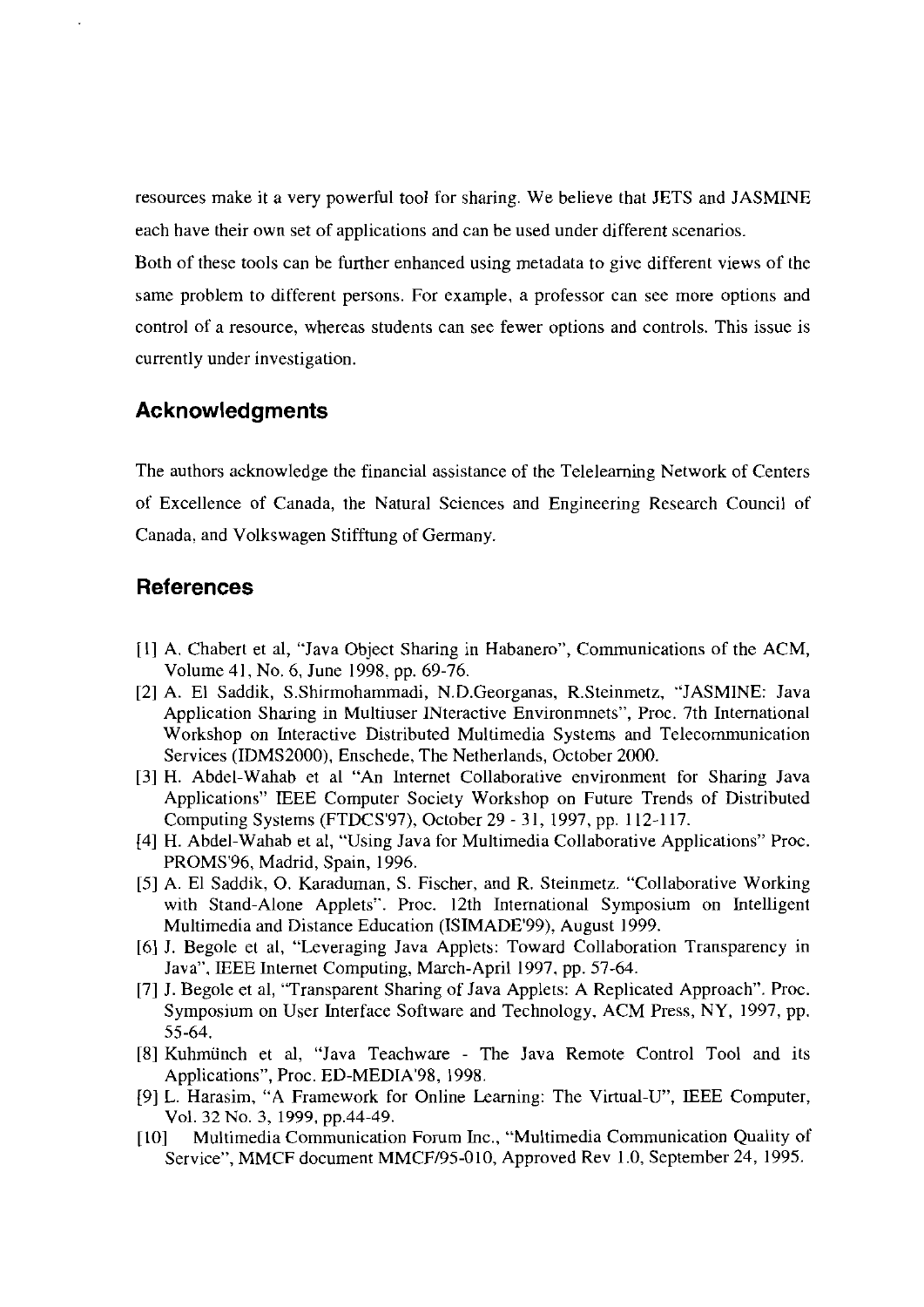- [11] S. Shirmohammadi, L. Ding, and N.D. Georganas, "An Approach for Recording Multimedia Collaborative Sessions: Design and Implementation", Journal of Multimedia Tools and Applications (accepted, to appear).
- [12] S. Shirmohammadi, J.C. Oliveira, and N.D. Georganas, "Applet-Based Telecollaboration: A Network-Centric Approach", IEEE Multimedia, Vol. 5, No. 2, April-June 1998, pp. 64-73.
- [I31 K. Rijkse, "H.263: Video Coding for Low-Bit-Rate Communication", IEEE Communications Magazine, December 1996.

#### URL:

[I41 Computer Science Teaching Center, Digital Library of Peer Reviewed Teaching Resources, http://www.cstc.org/

### **Author Biographies:**



**Shervin Shirmohammadi** received his M.A.Sc. and Ph.D. in Electrical Engineering from the University of Ottawa in 1996 and 2000, respectively, where he conducted research at the Multimedia Communications Research Laboratory in various projects. His research interests include collaborative virtual environments, multimedia communications, and telecommunications software. He is the 1995 University of Ottawa Gold Medallist for highest standing in Engineering, 1998 Canadian Advanced Technology Association Award winner in Telecommunications Software, and Natural Sciences and Engineering Research Council of Canada scholarship holder (NSERC-PGS B).



Abdulmotaleb El Saddik is pursuing a Ph.D. in electrical engineering in the Department of Electrical Engineering and Information Technology at Darmstadt University of Technology, Germany. He is currently working on the Multibook project, founded by the German Federal Ministry for Education and Research (BMBF). His research interests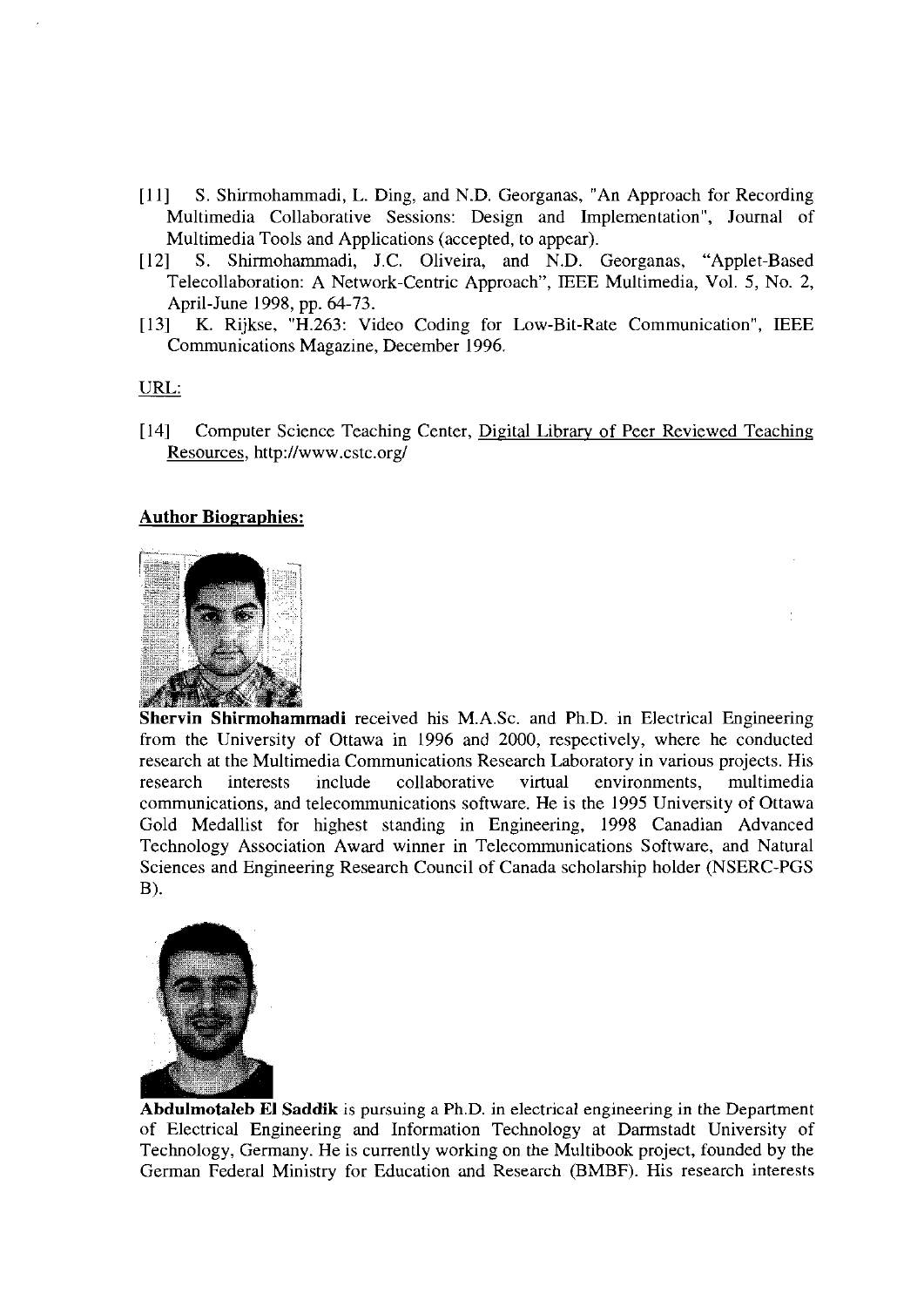include interactive multimedia visualizations, collaborative leaming environments, multimedia comrnunications, and telecommunications Software. A. E1 Saddik received his M.Sc. (Dipl.-lng.) degree in electrical engineering from Darmstadt University of Technology in 1995. He is a member of the Association for Computing Machinery (ACM), The Gateway to Educational Materials (GEM) and the Interactive Multimedia Electronic Journal of Computer-Enhanced Learning (IMEJ). He is also CO-author of the Open Java book, published 1999 by Springer.



Nicolas D. Georganas is Professor and Director of the Multimedia Communications Research Laboratory (MCRLab) at the School of Information Technology and Engineering, University of Ottawa, Canada. He has been leading multimedia application development projects since 1984. He was General Chair of the EEE Multimedia Systems'97 Conference (ICMCS97) (June 1997, Ottawa) . He has served as Guest Editor of the IEEE Journal on Selected Areas in Communications, issues on "Multimedia Communications" (1990) and on "Synchronisation Issues in Multimedia Communications" (1996). He is on the editorial boards of the journals Multimedia Tools and Applications, ACMISpringer Multimedia Systems, ACM Computing Surveys, Performance Evaluation, Computer Networks, Computer Communications, and was an editor of the EEE Multimedia Magazine. He is Fellow of IEEE, Fellow of the Canadian Academy of Engineering, Fellow of the Engineering Institute of Canada and Fellow of the Royal Society of Canada. In 1998, he was honoured as the University of Ottawa Researcher of the Year and also received the University 150th Anniversary Gold Medal for Research. In 1999, he received the T.W.Eadie Medal of the Royal Society of Canada, funded by Bell Canada. In 2000, he received the A.G.L. McNaughton Medal and Award, the highest distinction of IEEE Canada, the Julian C. Smith Medal of The Engineering Institute of Canada and the President's Award of the Ottawa Center for Research and Innovation.